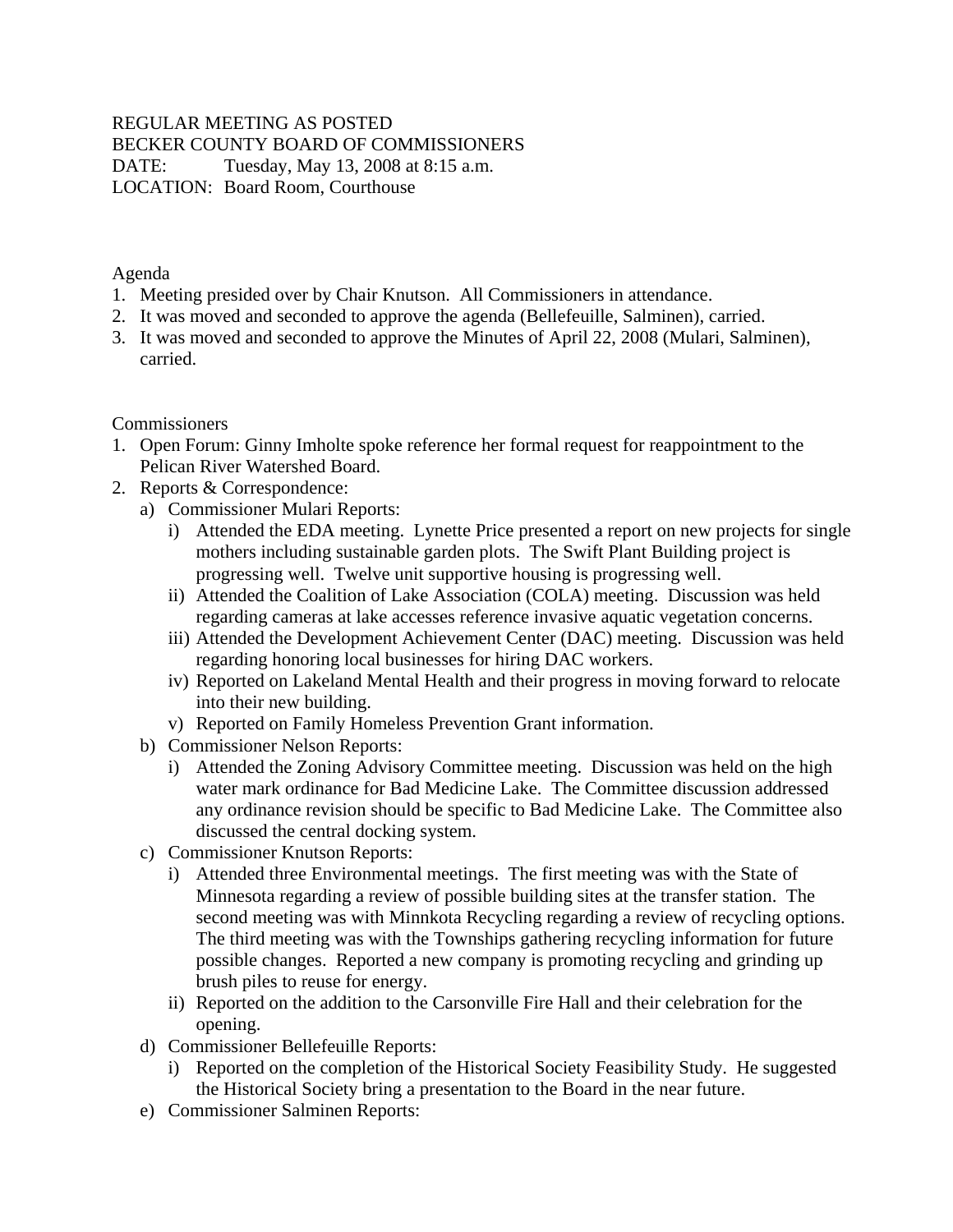- i) A general discussion was held reference Court House addition building costs.
- 3. A schedule for Capital For a Day was distributed. Chip Lohmeier, Natural Resource Management, will be involved in a tour of the County.
- 4. The three most recent pay requests from the prime contractors for the new Court House were distributed and discussed.
- 5. Appointments:
	- a) Discussion was held on the Ordinance Committee. It was the consensus of the Board to review the appointment procedure and to obtain a current list of the members.
- 6. It was moved and seconded to approve the Northwest Minnesota Regional Radio Board Budget up to \$4,500 (Salminen, Mulari), carried.
- 7. Discussion was held on the Wild Rice Watershed meeting this week in Ada regarding the taxing district set up. There was a question regarding the invitation to the meeting and the Board requested the County Administrator communicate with the Wild Rice Watershed for clarification on who was invited.

#### Auditor-Treasurer

1. It was moved and seconded to approve the Gambling Permits for (1) Turn in Poachers for operation at Forest Hills Golf & RV-Izzo's, Resolution 05-08-1B, Audubon Township; (2) Minnesota Flyers Gymnastics at County 17 Club, Resolution 05-08-1F, Lake View Township; (3) Minnesota Flyers Gymnastics at Randy's, Resolution 05-08-1G, Lake Eunice Township; and (4) Minnesota Flyers Gymnastics at Sunlite Bar & Grill, Resolution 05-08-1H, Detroit Township (Salminen, Nelson), carried.

## Finance Committee Minutes

- 1. It was moved and seconded to approve the Claims with four qualifications (1) add DHW Consulting for Gravel Tax Audits \$1,477.13; (2) add American Business Forms for Tax Payment Return Envelopes \$1,164.66; (3) move \$539.96 paid to Buy.com from A-T to Election Designated account and (4) increase Sprint claim by \$1.13 to fix ongoing account balance issue and the addition of five over 90 day claims, (1) Detroit Lakes Jobbing due to missed invoices during transition; (2) Innovis Health for prisoner care; (3) Kinetic Leasing due to misplaced invoice; (4) Nice Systems Inc.; and (5) Thrifty White Drug (Salminen, Bellefeuille), carried.
- 2. It was recommended by the Finance Committee to approve the Sheriff's personnel request to create and fill a Corrections Administrator position.
- 3. It was recommended by the Finance Committee to approve the Natural Resource Management (1) personnel request for two temporary part-time tramway operators and one temporary fulltime seasonal parks maintenance worker; (2) request to purchase 250 snowmobile trail sign posts; and (3) request to authorize renewal of contract with L&M Road Services.
- 4. It was recommended by the Finance Committee to approve the Environmental Services bids for concrete and plumbing for the white goods processing building.
- 5. Discussion was held at Finance pertaining to the Otis Elevator contract for elevators in the new Court House. A revised quote was suggested along with a review by the County Attorney.
- 6. It was recommended by the Finance Committee to approve the Highway (1) bids from Central Specialties for road projects on 39, 41, 43 and 56; (2) quotes for Beaver Control; (3) personnel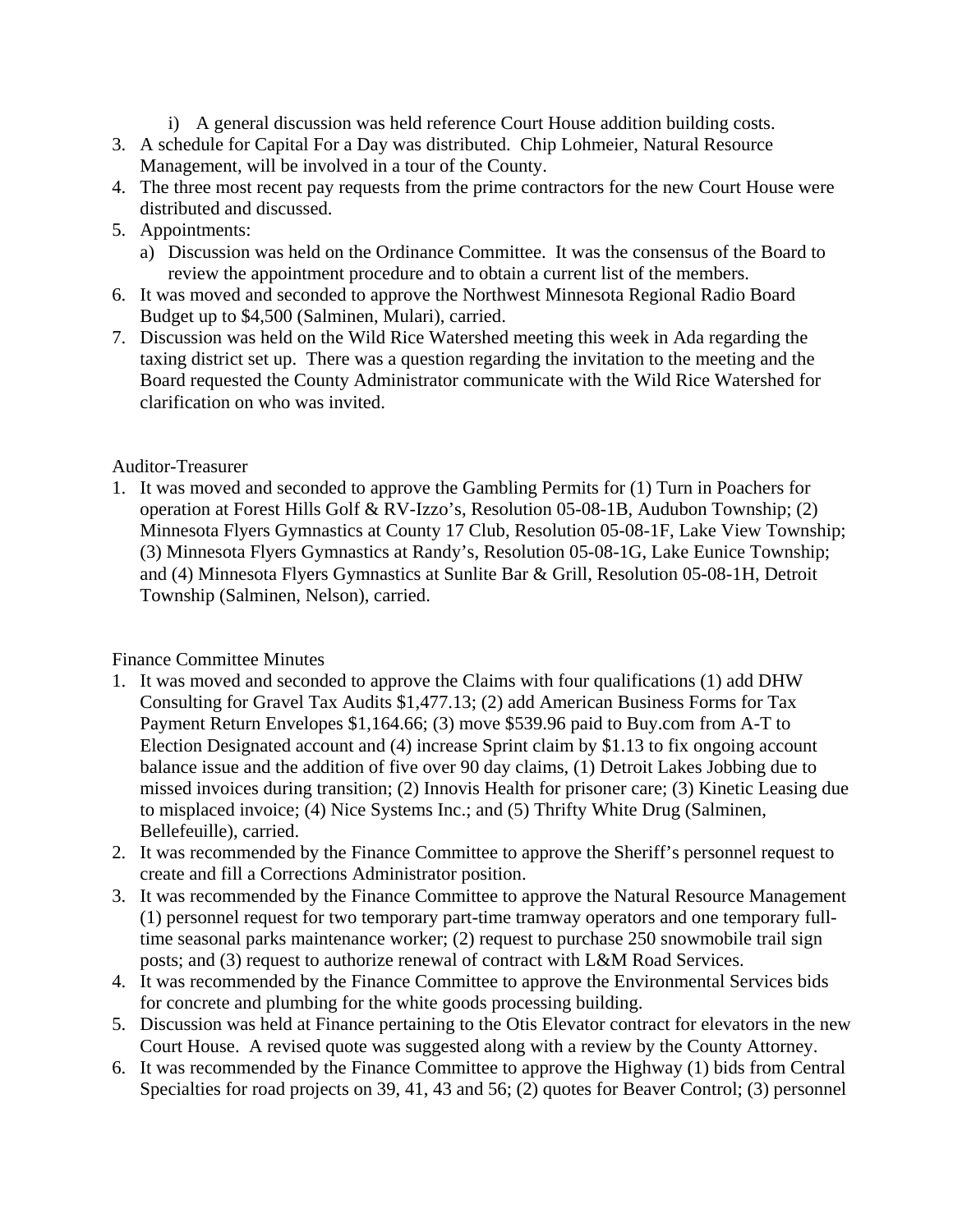request for three additional temporary seasonal employees; and discussion was held on the informal request from the Fair Board to haul 13 loads of sand to be posted as an appropriation.

- 7. It was moved and seconded to approve the Information Technology  $2<sup>nd</sup>$  quarter computer purchases of (1) 1 computer and monitor for Planning and Zoning; (2) 2 computers and 2 monitors for Department of Motor Vehicle; and (3) 1 laptop for the Commissioners (Mulari, Nelson), carried.
- 8. It was moved and seconded to approve the Information Technology request for renewal of the IBM consultant agreement with Bluestone Technologies to provide 30 hours of work for \$3,900 (Salminen, Mulari), carried.
- 9. It was moved and seconded to approve the Information Technology request for a new project for Human Services using available grant funds (Salminen, Bellefeuille), carried.
- 10. It was moved and seconded to approve the Information Technology request for new copiers in the Assessor's Office (\$260/month) and in the Recorder's Office (\$90/month) (Nelson, Mulari), carried.
- 11. It was moved and seconded to approve the Information Technology request to replace the AS 400 computer with a service agreement for a cost of \$33,500 (Salminen, Bellefeuille), carried.
- 12. Discussion was held on the Auditor Warrants checks issued by the Auditor-Treasurer on a weekly basis with a recommendation to continue the process of paying the claims.
- 13. It was moved and seconded to approve the Auditor/Treasurer's personnel request to reclassify the Research Specialist position to a B-2-2 band and grade, Resolution 05-08-1I (Salminen, Bellefeuille), carried.
- 14. It was moved and seconded to approve the Auditor/Treasurer's personnel request to fill a vacancy in a part-time Licensing Clerk position in the Department of Motor Vehicle due to a resignation, Resolution 05-08-1K (Nelson, Salminen), carried.
- 15. Discussion was held on the GASB 45 valuation completion and expected conclusion.
- 16. It was recommended by the Finance Committee to approve the Northwest MN Regional Radio Board budget.
- 17. It was moved and seconded to approve the Lease Addendum for the Attorney's office to rent additional space for \$45/day from the Lincoln Professional Center with a lease term of day-today and termination with no further notice (Bellefeuille, Salminen), carried.
- 18. It was moved and seconded to approve the building change orders #G-016 from Roers Construction totaling \$13,311.76 (1) enclose water main in basement \$499.85; (2) relocate elevator buttons \$488.84; (3) change casework in Judges chamber \$4,399.50; (4) change door hardware for fire exits \$4,255.35; (5) add vinyl base in stairwells \$879.91; and (6) add rooftop units for stairwells \$2,777.25 (Nelson, Bellefeuille), carried.

## Assessor

- 1. It was moved and seconded to approve the abatements (1) PINS 06.0257.000 and 06.0257.001, Cormorant Township, \$278 and -\$308; (2) PIN 15.0356.000, Height of Land Township, \$326; (3) PIN 27.0180.000, Savannah Township, \$3,092; and (4) PIN 49.2524.219, Detroit Lakes, \$274 (Nelson, Salminen), carried.
- 2. It was moved and seconded to approve the quote for the concrete floor and a concrete slab around the white goods processing building from Dave Haataja Concrete (\$15,500) and to approve the quote for the plumbing for the white goods processing building from Kahle (\$4,630) (Mulari, Salminen), carried.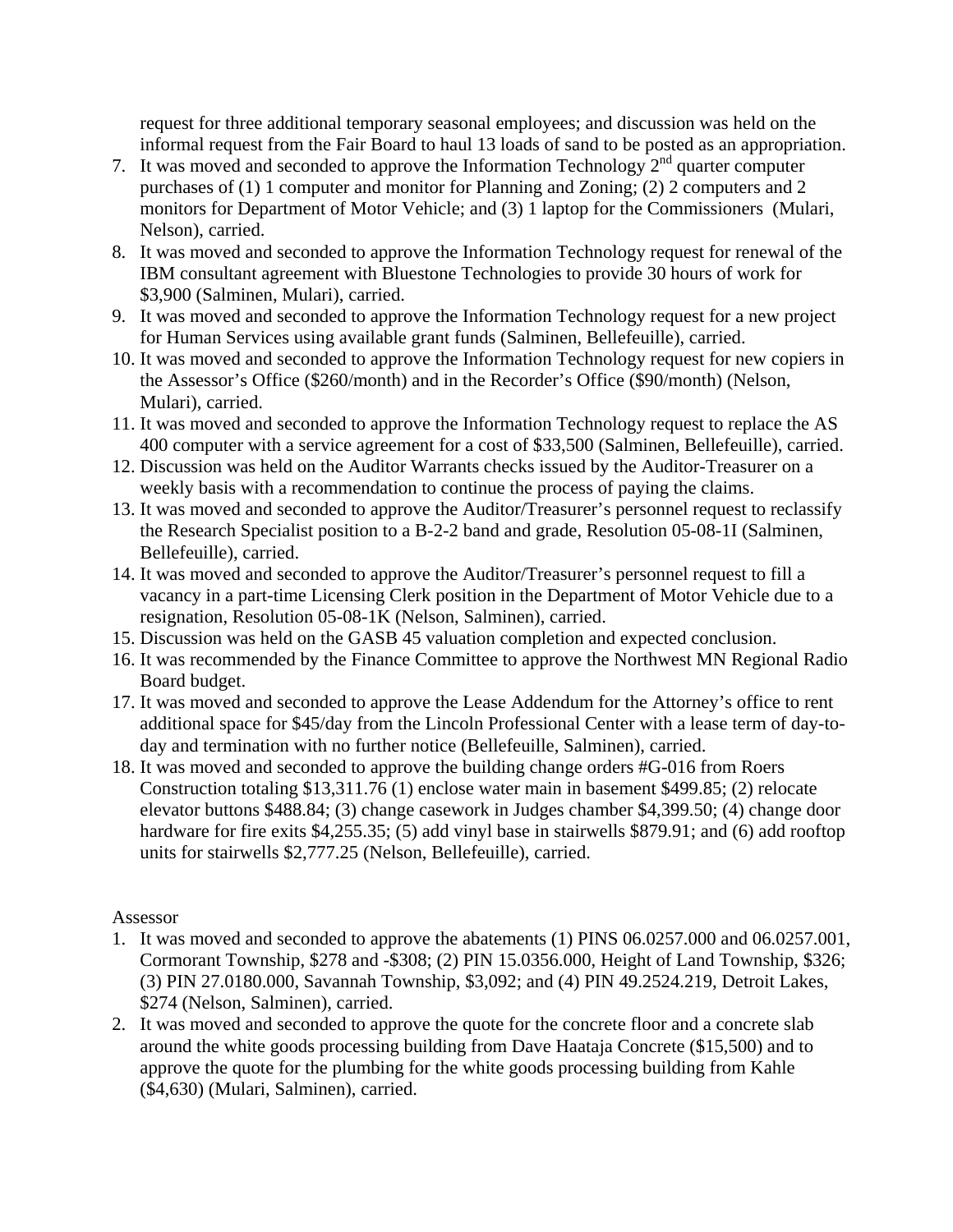**Sheriff** 

1. It was moved and seconded to approve the personnel request to create a position of Corrections Administrator with a band and grade of C43(1) due to a vacancy and reorganization of the Sheriff's Department and also to eliminate the position of Chief Jailer C41(1) (Nelson, Bellefeuille), carried.

# Highway

- 1. It was moved and seconded to approve the addition of a seasonal employee personnel request to the agenda (Nelson, Bellefeuille), carried.
- 2. It was moved and seconded to approve the low bid from Central Specialties for projects S.P. 03-639-11 & S.P. 03-656-02 in the amount of \$1,222,366.58, Resolution 05-08-1E (Nelson, Salminen), carried.
- 3. It was moved and seconded to approve the low bid from Central Specialties for projects SAP 03-639-13, 03-641-04, 03-643-08, and 03-656-03 in the amount of \$2,063,236.71, Resolution 05-08-1D (Nelson, Bellefeuille), carried.
- 4. It was moved and seconded to approve the quotes from Martin Berens and Roger Lundberg for beaver control and dam removal (Nelson, Mulari), carried.
- 5. It was moved and seconded to approve the personnel request for temporary seasonal employees for maintenance, Resolution 05-08-1N (Nelson, Bellefeuille), carried.

Natural Resource Management

- 1. It was moved and seconded to approve the personnel request for two temporary part-time tramway operators and one temporary full-time seasonal parks maintenance worker to run from Memorial Day through Labor Day weekend, Resolution 05-08-1C (Salminen, Bellefeuille), carried.
- 2. It was moved and seconded to approve the purchase of 250 8-foot, green sign posts from M&R Signs for a cost of \$1,770.57 (w/tax) (Mulari, Salminen), carried.
- 3. It was moved and seconded to approve authorization of Becker County to act as the local sponsor for the Winter Wonderland and Wolf Pack Snowmobile Trail Systems and approve the applications to the MN-DNR Snowmobile Trail Assistance Program, Resolution 05-08-1J (Bellefeuille, Mulari), carried.
- 4. It was moved and seconded to approve the agreement with L & M Road Services for grounds maintenance services at the identified sites at a cost of \$10,385 for the 2008 season (Salminen, Mulari), carried.

Human Services

- 1. It was moved and seconded to approve the contracts with Delores Ladwig Adult Foster Care, VanOfferen Adult Foster Care, and Blue Sky, Inc. (Salminen, Mulari), carried.
- 2. It was moved and seconded to approve the Human Services Claims (Salminen, Mulari), carried.
- 3. It was moved and seconded to approve the Community Health Claims (Mulari, Salminen), carried.
- 4. It was moved and seconded to approve the Transit Claims (Salminen, Mulari), carried.